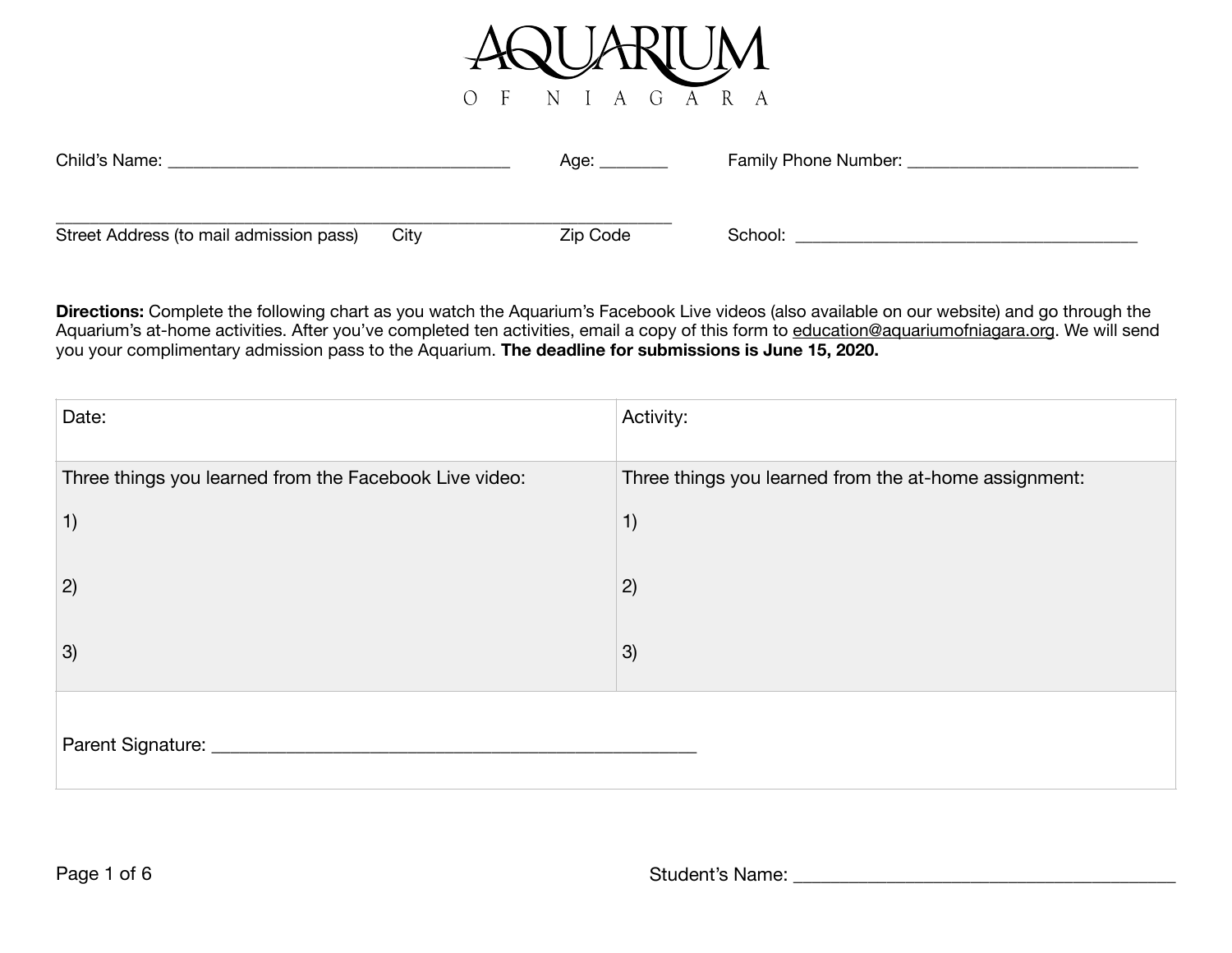| Date:                                                  | Activity:                                             |  |
|--------------------------------------------------------|-------------------------------------------------------|--|
| Three things you learned from the Facebook Live video: | Three things you learned from the at-home assignment: |  |
| 1)                                                     | 1)                                                    |  |
| 2)                                                     | 2)                                                    |  |
| 3)                                                     | 3)                                                    |  |
|                                                        |                                                       |  |
| Date:                                                  | Activity:                                             |  |
| Three things you learned from the Facebook Live video: | Three things you learned from the at-home assignment: |  |
| 1)                                                     | 1)                                                    |  |
| 2)                                                     | 2)                                                    |  |
| 3)                                                     | 3)                                                    |  |
|                                                        |                                                       |  |
| Page 2 of 6                                            | Student's Name:                                       |  |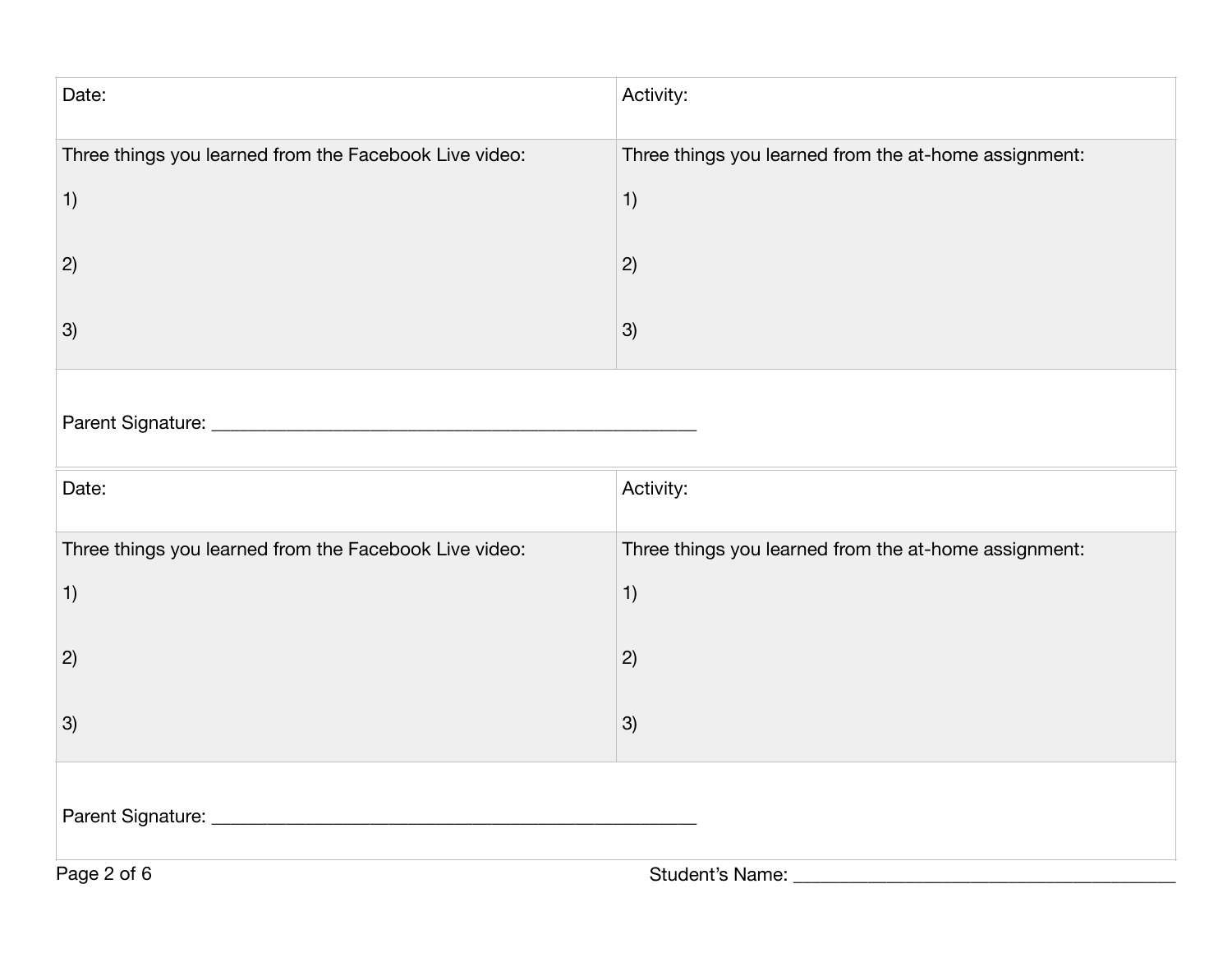| Date:                                                  | Activity:                                             |  |
|--------------------------------------------------------|-------------------------------------------------------|--|
| Three things you learned from the Facebook Live video: | Three things you learned from the at-home assignment: |  |
| 1)                                                     | 1)                                                    |  |
| 2)                                                     | 2)                                                    |  |
| 3)                                                     | 3)                                                    |  |
|                                                        |                                                       |  |
| Date:                                                  | Activity:                                             |  |
| Three things you learned from the Facebook Live video: | Three things you learned from the at-home assignment: |  |
| 1)                                                     | 1)                                                    |  |
| 2)                                                     | 2)                                                    |  |
| 3)                                                     | 3)                                                    |  |
|                                                        |                                                       |  |
| Page 3 of 6                                            | Student's Name:                                       |  |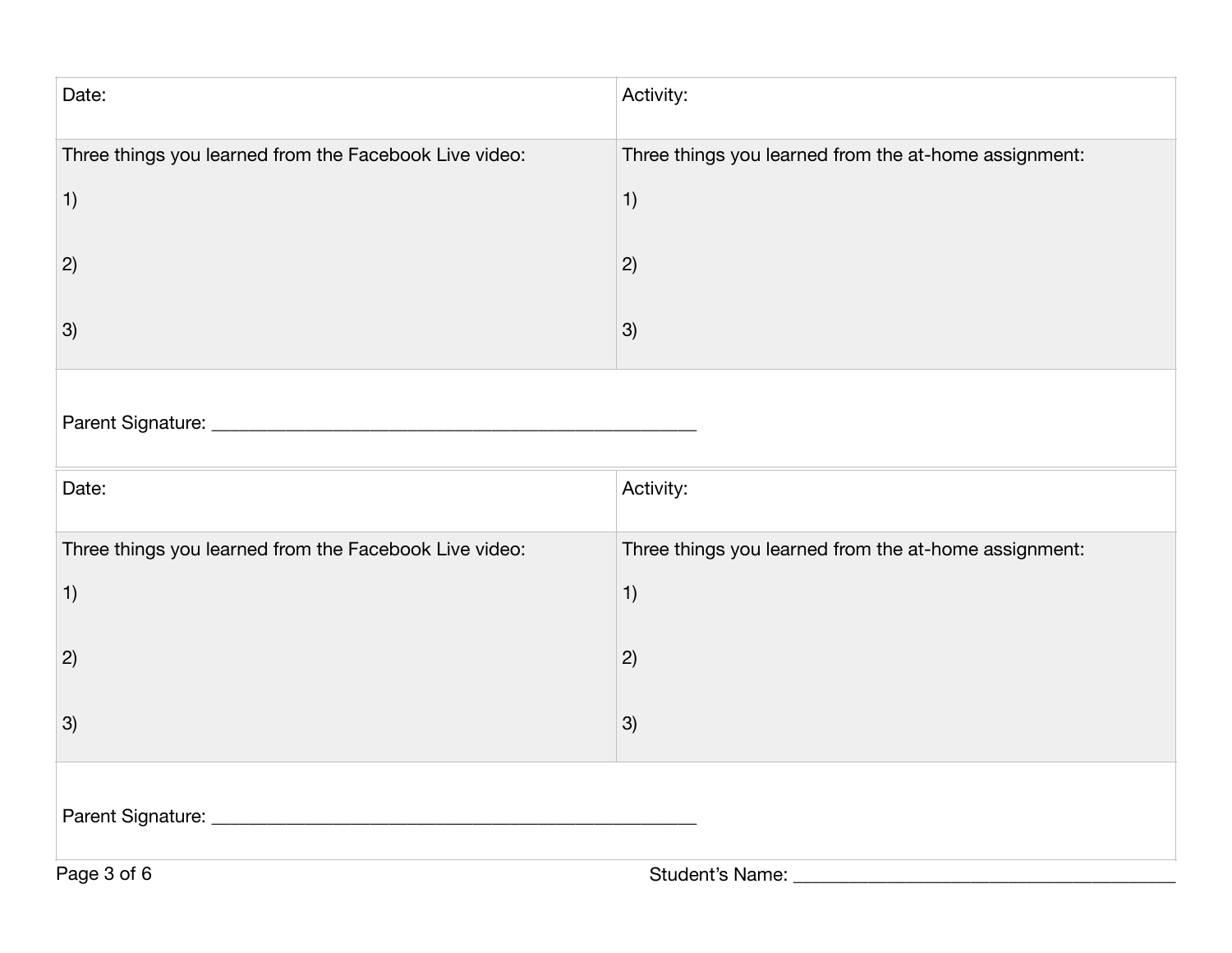| Date:                                                  | Activity:                                             |  |
|--------------------------------------------------------|-------------------------------------------------------|--|
| Three things you learned from the Facebook Live video: | Three things you learned from the at-home assignment: |  |
| 1)                                                     | 1)                                                    |  |
| 2)                                                     | 2)                                                    |  |
| 3)                                                     | 3)                                                    |  |
|                                                        |                                                       |  |
| Date:                                                  | Activity:                                             |  |
| Three things you learned from the Facebook Live video: | Three things you learned from the at-home assignment: |  |
| 1)                                                     | 1)                                                    |  |
| 2)                                                     | 2)                                                    |  |
| 3)                                                     | 3)                                                    |  |
|                                                        |                                                       |  |
| Page 4 of 6                                            | Student's Name:                                       |  |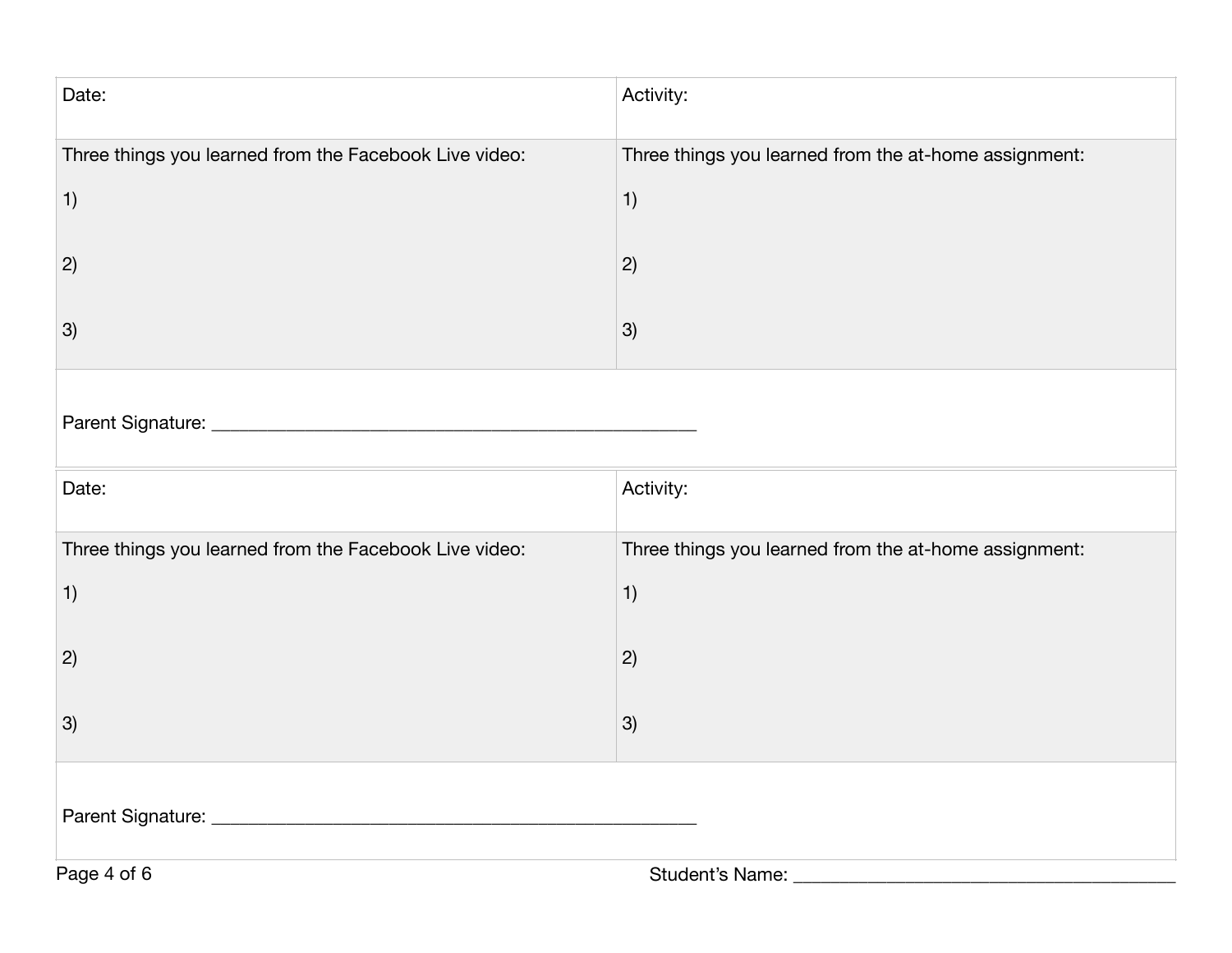| Date:                                                  | Activity:                                             |  |
|--------------------------------------------------------|-------------------------------------------------------|--|
| Three things you learned from the Facebook Live video: | Three things you learned from the at-home assignment: |  |
| 1)                                                     | 1)                                                    |  |
| 2)                                                     | 2)                                                    |  |
| 3)                                                     | 3)                                                    |  |
|                                                        |                                                       |  |
| Date:                                                  | Activity:                                             |  |
| Three things you learned from the Facebook Live video: | Three things you learned from the at-home assignment: |  |
| 1)                                                     | 1)                                                    |  |
| 2)                                                     | 2)                                                    |  |
| 3)                                                     | 3)                                                    |  |
|                                                        |                                                       |  |
| Page 5 of 6                                            | Student's Name:                                       |  |